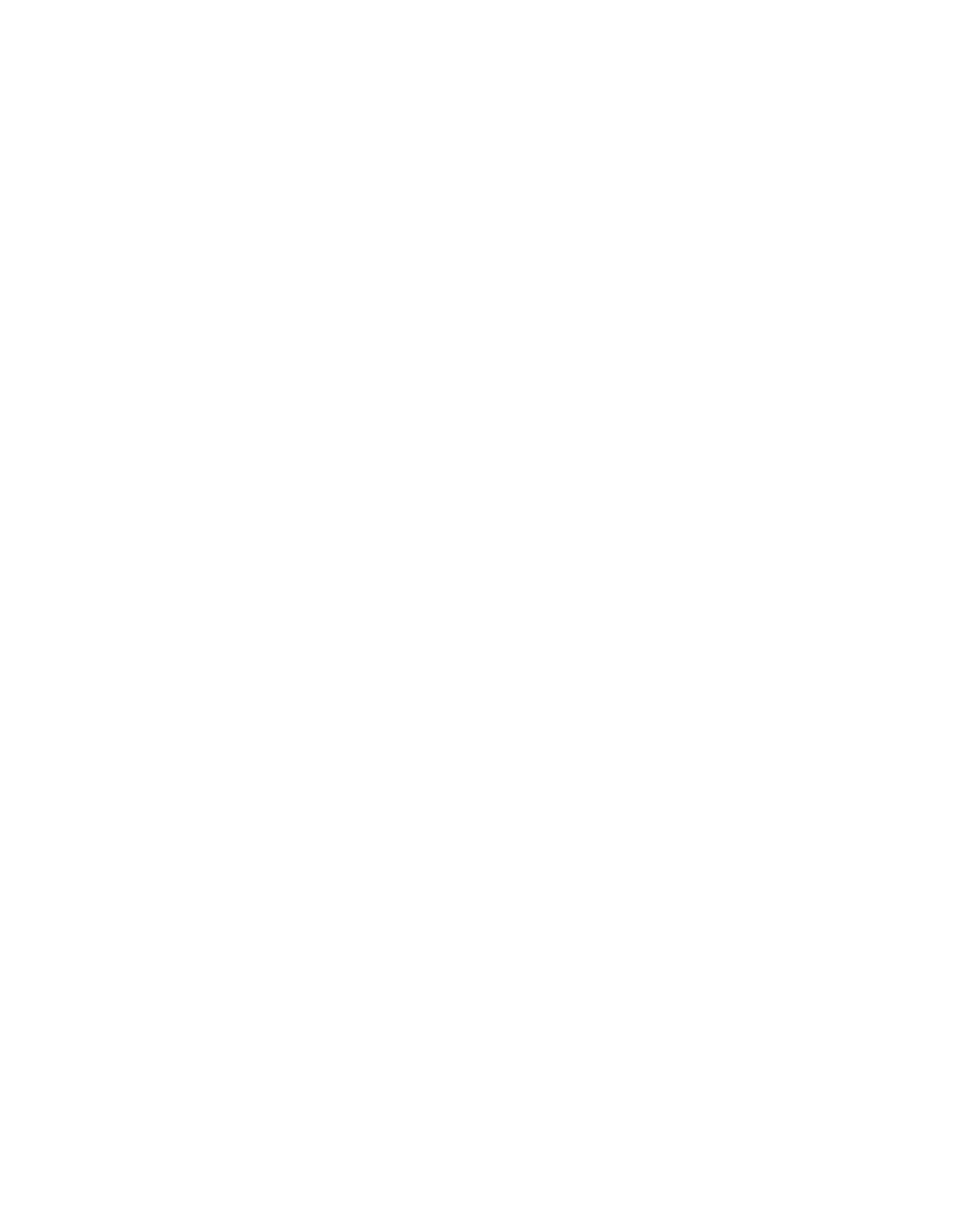## **JeepOuray**

### Terms and Conditions *PLEASE READ CAREFULLY BEFORE YOU SIGN*

The terms and conditions contained herein, together with the information on the Rental Agreement, constitute the entire agreement between you and JTP - Ouray Riverside Jeeps, LLC. (herein referred to as JeepOuray) regarding your rental of a vehicle from JeepOuray. By initialing these Terms and Conditions and signing the Rental Agreement, you are agreeing to abide by and be bound by all of these provisions.

#### **1. GENERAL INFORMATION -WARRANTIES:**

- A. JeepOuray is the owner of the Jeep® you are renting. By renting it, you are being permitted by JeepOuray to use the Jeep® but have no authority to act for or on behalf of JeepOuray. Under no circumstances are you permitted to have the Jeep® serviced or repaired without JeepOuray's express permission.
- B. You are renting the Jeep® as is, JeepOuray makes no warranties to you or anyone else of any kind or nature, whether express or implied, as to merchantability or fitness of the Jeep® for any particular purpose. Under no circumstances will JeepOuray be responsible to you for any loss, damage or inconvenience which you may suffer as a result of any breakdown or malfunction of the Jeep®.

**INITIAL HERE** 

#### **2. USE OF THE JEEP®:**

- A. Rental of this is limited to fully insured and validly licensed drivers 25 years or older. Only you and anyone who has signed these Terms and Conditions and the Rental Agreement as an additional driver are permitted to drive.
- **B.** You agree to drive the only on established roads or trails within the State of Colorado. You agree not to drive the on private property or in any Wilderness, or Primitive Area, or on any closed road in the National Forest or Bureau of Land Management Area. **You also agree not to drive the Jeep® on Black Bear Pass or on Poughkeepsie Gulch Trail without the express written consent of JeepOuray. Any vehicle caught in these areas will be charged a minimum penalty of \$500.00.**

#### **INITIAL HERE**

**C. You agree not to have any pets in the vehicle.** 

#### **INITIAL HERE**

- D. You agree to carry no more than the vehicle rated number of occupants in the Jeep® (5 for a Wrangler JLU). You also agree that all persons will ride in seats within the passenger compartment of the Jeep®. You agree not to carry anyone or anything in the Jeep® for hire.
- E. You agree not to place ice chests, coolers, or other large objects on the seats of the Jeep®, which may cause damage to the seats. You may place them on the floor or if your ice chest is too large, JeepOuray will loan you a small ice chest at no charge.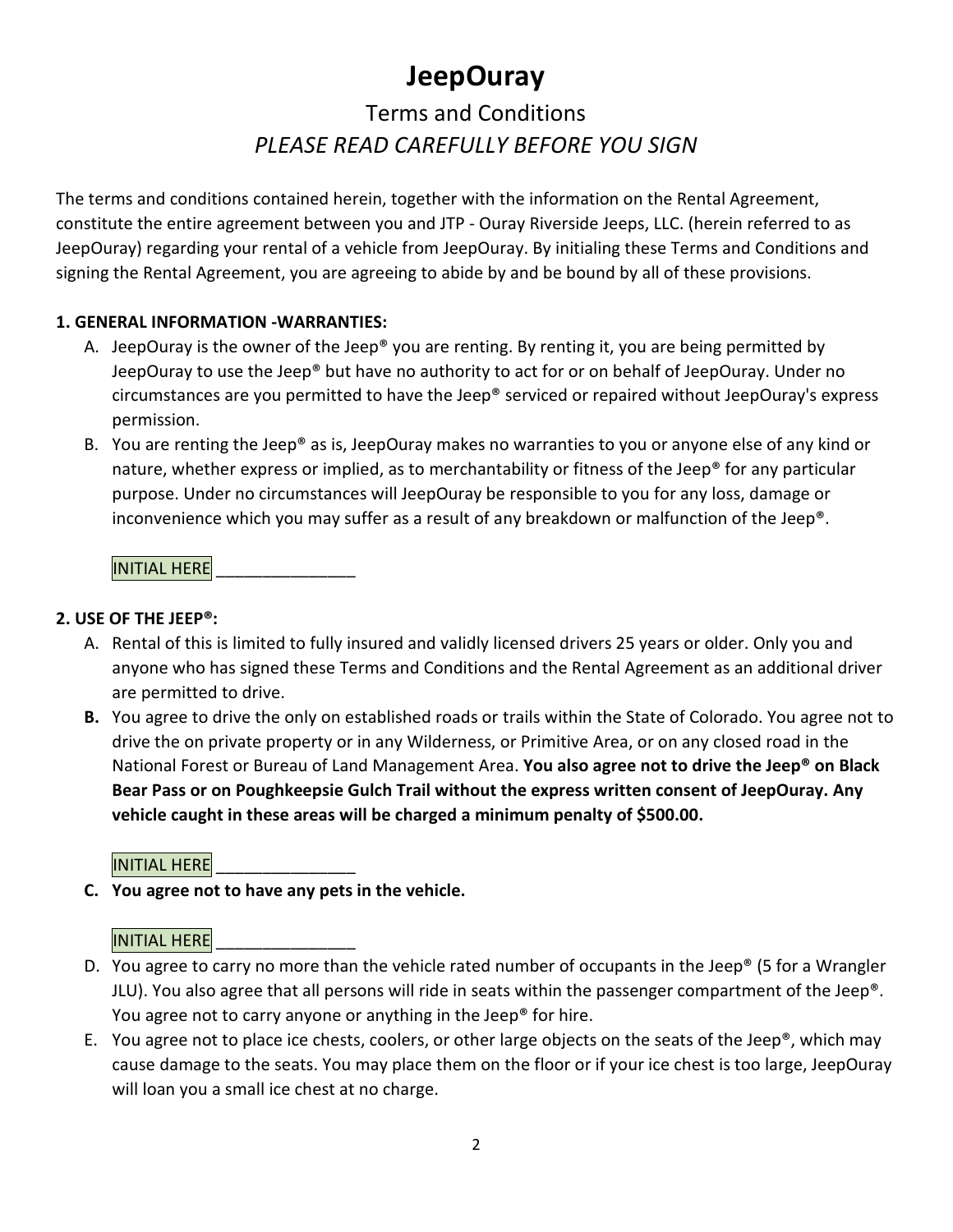- F. You agree not to use the Jeep® to tow, push, pull or otherwise move any other vehicle, trailer or object.
- G. You agree not to use the Jeep® in any test, race, or competitive event.
- H. You agree not to drive the Jeep® while under the influence of alcohol or drugs. You also agree not to use the Jeep® in any way which violates local, state, or federal law, including failure to report an accident, and transporting any drugs or alcohol in the Jeep®. If you drive the Jeep® unsafely, you breach this agreement. Unsafely can include negligent driving or violations of applicable traffic laws. If you fail to abide by any of these provisions, you will he solely responsible for any injury or damage which occurs. This may include the full value of the Jeep® and any loss of business which JeepOuray suffers because of any damage to the Jeep®. In addition, if you violate any of the provisions of this Agreement, JeepOuray's insurance will not cover you and the Tire Damage Waiver (TDW), if purchased, will cease to be effective.

**INITIAL HERE** 

#### **3. VEHICLE CONDITION AND RETURN**:

A. You agree that the Jeep® which you have rented is in good condition when rented to you (except as noted on the attached diagram) and that you will return it in good condition without any damage or injury, JeepOuray may collect a damage and security deposit from you before you take the Jeep®.

#### **INITIAL HERE**

B. If you do not return the Jeep® on time, or if you violate any provision of this agreement JeepOuray will be permitted to locate and repossess the Jeep® without any notice or hearing. If JeepOuray repossesses the Jeep®, you will have to pay any costs incurred by JeepOuray in doing so.

#### **4. CHARGES:**

You agree to pay JeepOuray. either in cash, or at JeepOuray's option, by approved credit card, all of the following charges in addition to JeepOuray's required deposit.

A. Full day rental charge or half day rental charge, at JeepOuray's then current rate together with applicable state and local taxes and assessments. **On full day rentals, you may pick up the Jeep® after 6:00 p.m. the evening before. The Jeep® due back no later than 5:00 p.m. on the last rental day.** Basic rental rates allow up to 150 miles per day free for full day rentals and 75 miles free for half day rentals. Any mileage above these amounts will be paid at JeepOuray's then current mileage rate.

#### **INITIAL HERE**

B. Any other charges including TDW charges, cleaning fees if the jeep is not returned clean, fuel charges if the Jeep® is returned with less than a full tank, late return charge of \$50.00 per hour, or portion thereof, towing or recovery charges, repair costs, Jeep® Road Fund assessment charge, and all applicable taxes.

#### **INITIAL HERE**

C. If the Jeep® or any tools, parts, equipment, accessories, or other items which accompanied it when rented to you are lost or damaged, you will be responsible and strictly liable for the full retail cost of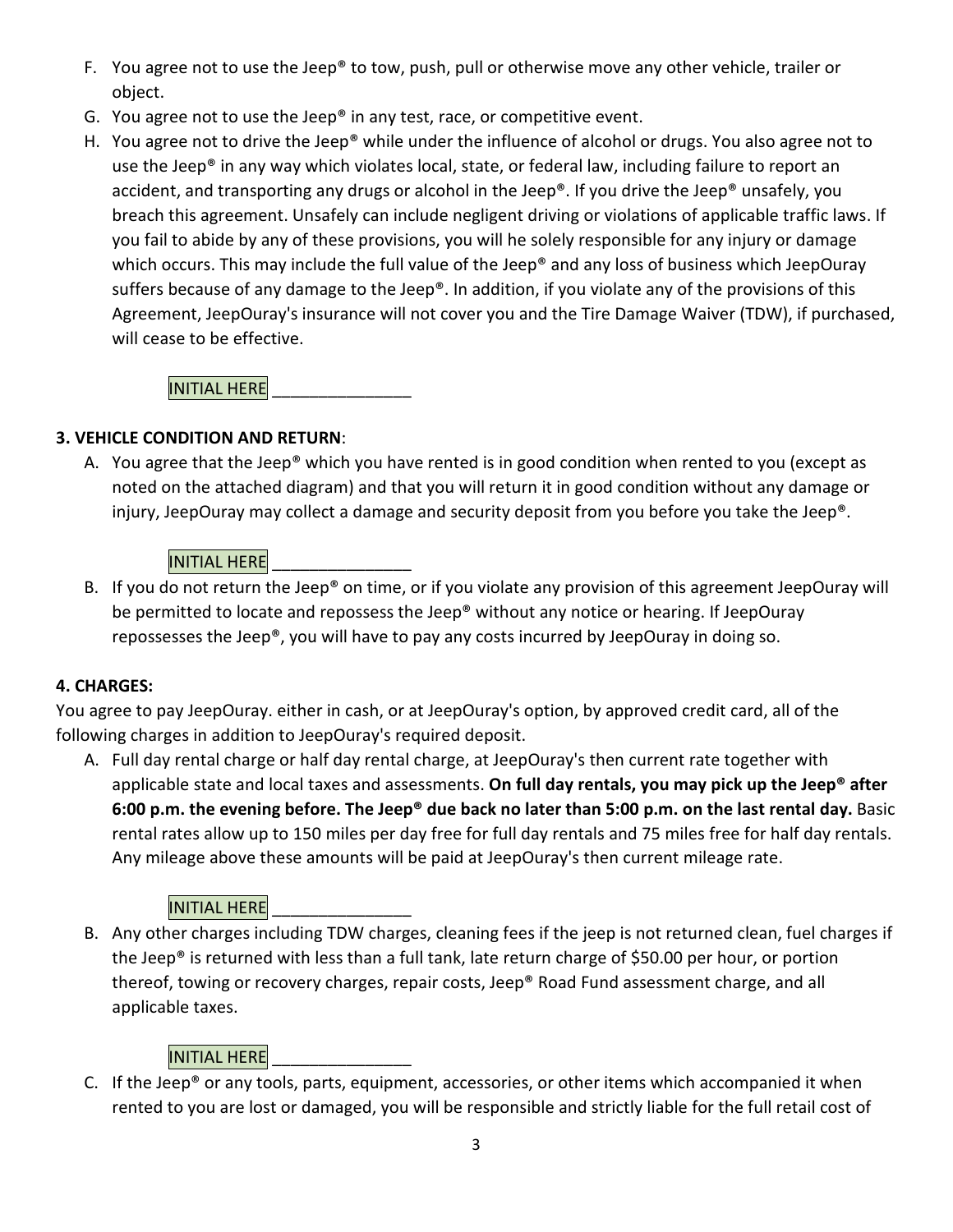repairing or replacing the lost or damaged items whether or not the loss or damage is your fault. In addition, you will have to pay JeepOuray for any loss of business due to the loss or damage to the Jeep® or its contents.

- D. You are responsible for all fines, court costs, and other expenses for parking, traffic, and other violations with respect to use of the vehicle while on rental.
- E. Any fines, costs, penalties or assessments of any type whatever levied or charged against JeepOuray or which JeepOuray is obligated to pay and which arise out of your rental, use or possession of the Jeep<sup>®</sup>. e. Any expenses, including costs and attorney fees, which JeepOuray incurs in collecting charges due under this agreement or in recovering the Jeep® from you for any reason including abandonment or violation of any term of this agreement. You specifically agree that the Damage Deposit may he retained by JeepOuray and applied to any outstanding charges which you owe JeepOuray. You also agree that JeepOuray may charge your Credit Card for any such charges.

#### **5. OTHER CHARGES:**

A. Fuel and Washing: When you return the Jeep®, it must have a full tank of unleaded regular gasoline or you will be charged for refueling. The charge for refueling will be at JeepOuray's then current rate. Any Jeep® returned with excessive mud, dirt or road debris will be charged up to a \$100.00 washing fee.

**INITIAL HERE** 

**B. If you return the vehicle prior to the "due in" date shown, you are responsible to pay for the full term of the rental.** 

#### **INITIAL HERE**

C. If the Jeep® has to be towed for any reason other than mechanical breakdown, or if JeepOuray has to pay any costs associated with recovering the Jeep®, you will pay all of those costs and will reimburse JeepOuray for any loss due to downtime of the Jeep®.

#### **6. COLLISION DEDUCTABLE WAVIER/TIRE DAMAGE WAIVER:**

You are responsible for any and all damage to the Jeep® while it is rented to you whether or not the damage or loss is your fault and regardless of the cause of the damage or loss. Your liability will be the total cost of the loss or damage, or of the repair of the damage, up to the total retail value of the Jeep®, at the time of loss or damage, less any salvage value, plus any towing, storage, impound or other charges and full loss to JeepOuray due to downtime of the Jeep®.

If you want to limit your liability under the preceding paragraph, at the time of renting the Jeep<sup>®</sup> you may elect either or both the Collision Deductible Waiver (CDW) and the Tire Damage Waiver (TDW). This is not insurance coverage; it is simply an agreement between you and JeepOuray as to who is liable for what.

If you elect to take the CDW, you and/or your insurance will still be primarily liable for any loss or damage to the Jeep®. However, if your insurance does not cover everything, for example if there is a deductible, the CDW will waive any charge for whatever part of the loss or damage your *deductible* does not cover. In addition, the CDW will waive any charge for loss of business to JeepOuray due to Jeep® downtime. Neither the CDW or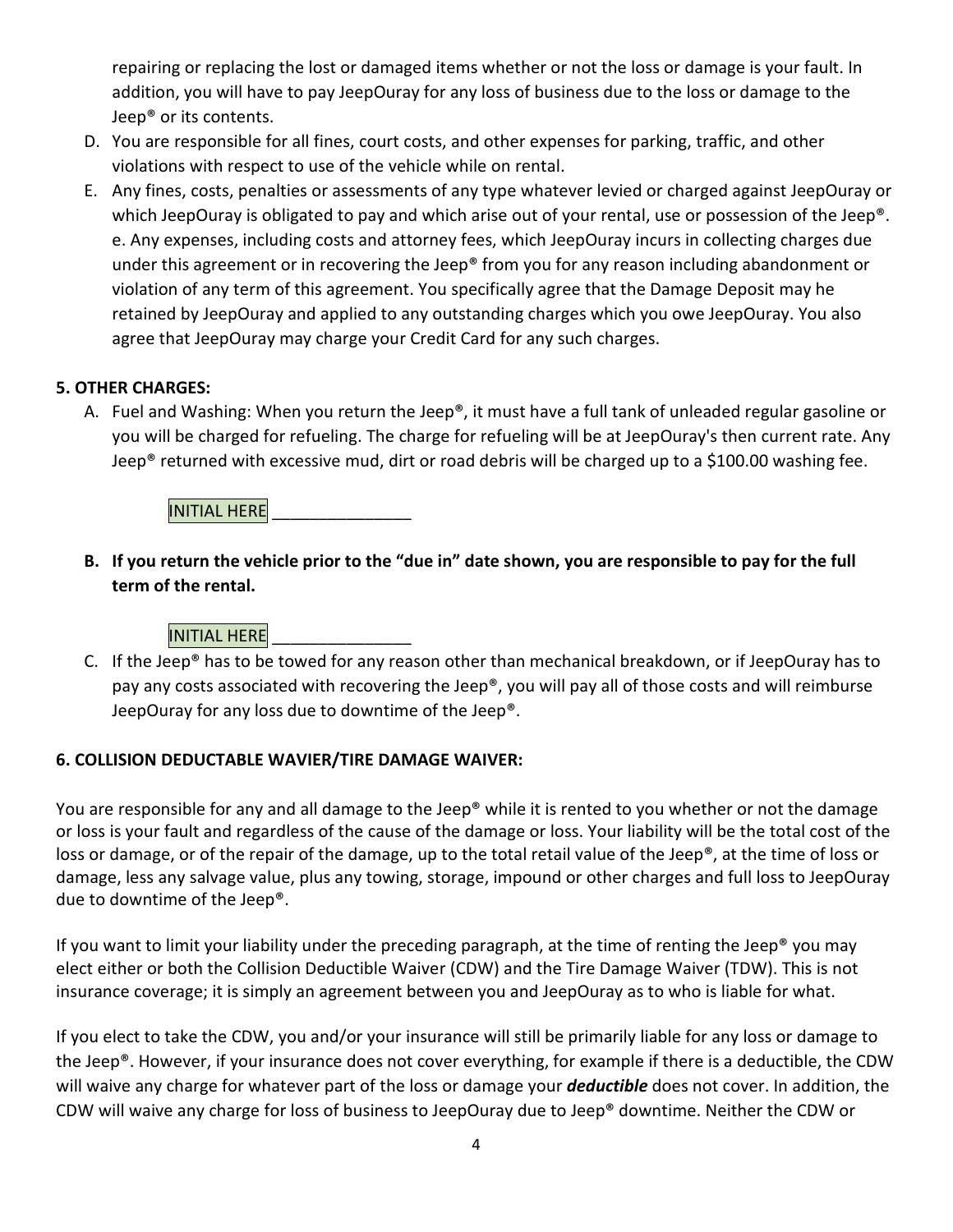TDW will be effective, even if you have paid for them, if any damage is due to deliberate or willful misconduct or misuse of the Jeep®.

**INITIAL HERE** 

#### **7. LIABILTIY INSURANCE:**

While JeepOuray maintains liability insurance covering the Jeep® which you are renting, your insurance coverage will be primary in the event of any claim. Only after your coverage is exhausted will our insurance make any payments. You agree to indemnify and hold JeepOuray, its owners, agents and employees harmless from and against any and all loss, liability or expense in excess of, or outside the scope or extent of, the coverage provided by JeepOuray's Liability Insurance. JeepOuray provides liability insurance coverage with limits of coverage at or above the minimum levels required by Colorado law. In the event any coverage beyond that already provided is required to be provided by JeepOuray under Colorado Jaw, you agree that the coverage will be the minimum allowed.

You agree to maintain automobile insurance during the term of this agreement, providing yourself, and any other person operating the rental vehicle, with the following primary coverage:

- A. Bodily Injury and Property Damage liability coverage
- **B. Comprehensive and Collision coverage with a policy limit equal to or greater than \$50,000, which extends to hired and non-owned vehicles.**
- C. Personal Injury protection, no-fault coverage where required.
- D. There must not be any exclusion of Jeeps or any other type of off-road vehicle.

INITIAL HERE

#### **8. PERSONAL PROPERTY:**

JeepOuray is not liable, under any circumstance, for any loss or damage to your personal property while it is located in the Jeep® or at any other time, regardless of the cause of such loss or damage. In the event your property is lost or damaged, you agree not to make any claim against JeepOuray, its agents, employees or owners for the loss or damage.

#### **9. ACCIDENTS/LOST OR STOLEN JEEP®:**

If there is an accident involving the Jeep®, you must report it immediately to the police and to JeepOuray. You agree to cooperate with the police and JeepOuray in completing any accident or other reports and will provide the police and JeepOuray any information they request in connection with any accident. This includes witness names, addresses and telephone numbers, witness statements, copies of any citations and all other information. If the Jeep® is lost or stolen. you must immediately report its loss to the police and to JeepOuray. Whether or not the loss or theft is your fault, you are responsible for paying JeepOuray the full amount of any cost of such loss or theft including any downtime to JeepOuray.

#### **10. OTHER TERMS:**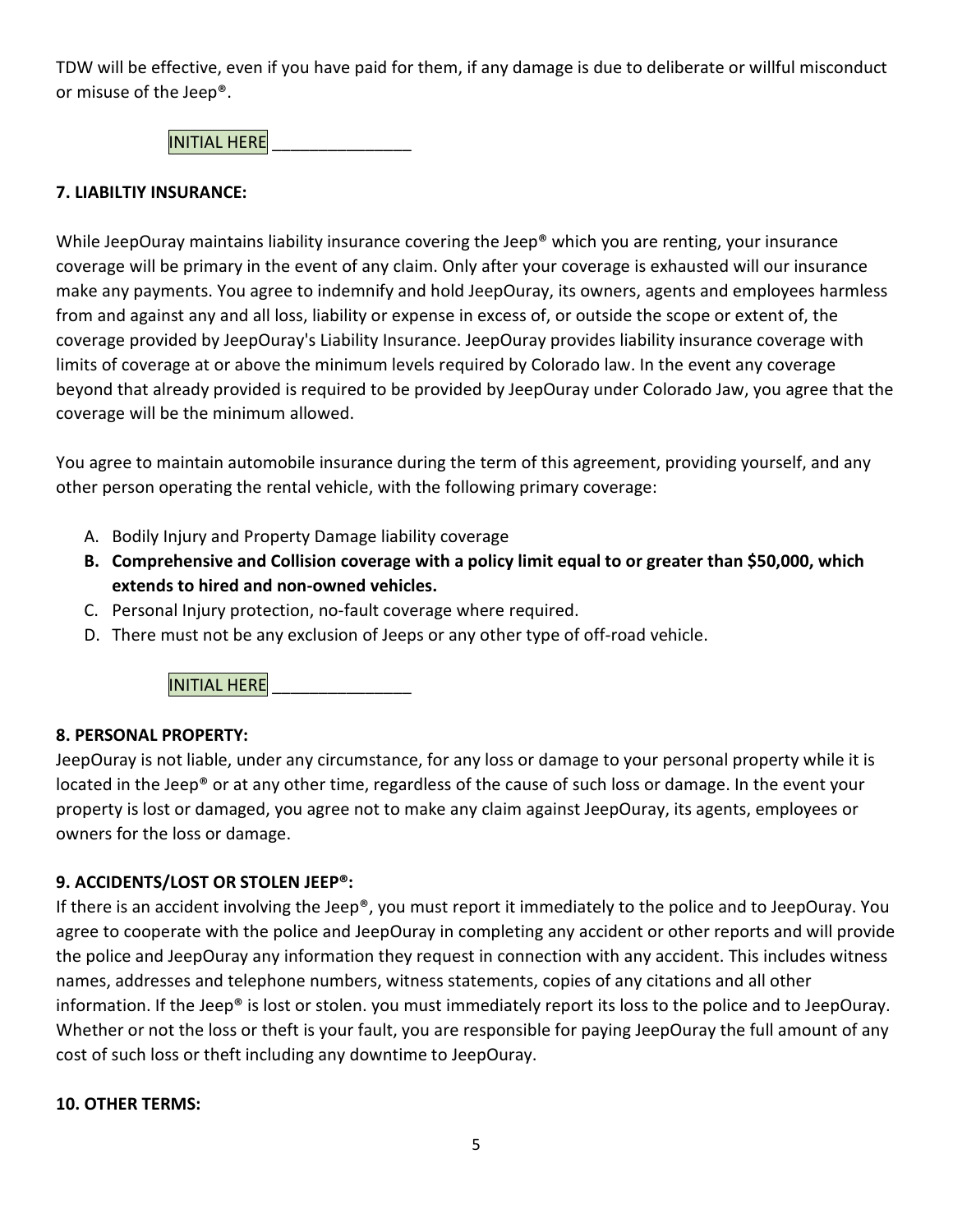- A. If there is any dispute between you and JeepOuray regarding these Terms and Conditions or the Rental Agreement or which in any way relates to your rental of a Jeep® from JeepOuray, any suit regarding such dispute must be brought in the courts of Ouray County, Colorado. You agree to submit to the jurisdiction of the courts of Ouray County, Colorado in the event of any such dispute and agree to accept service of process by mail at the address or addresses which you have given on the Rental Agreement. Any such suit will be decided under the law of Colorado.
- B. You may not assign this Agreement. If you attempt to do so, such attempt shall be null and void and of no force or effect.
- C. The Agreement between you and JeepOuray consists of the Rental Agreement and these Terms and Conditions. These documents contain our entire agreement and there is no other understanding or agreement between you and JeepOuray, either oral or written. Any change in the Rental Agreement or in these Terms and Conditions, or any agreement supplementing or interpreting those documents must be written and signed by both you and JeepOuray to be effective.

I have carefully read all of the terms contained in this document. Any questions I have regarding the meaning of any of these terms have been fully explained to me by JeepOuray. By signing this Agreement and initialing these Terms and Conditions, I agree to abide by and be bound by each and every term contained in this Agreement. Each Person signing as a Customer or Additional Driver also agrees to be jointly and severely liable for all charges under this Agreement.

| <b>SIGNATURE OF RENTER</b>     | <b>DATE</b> |
|--------------------------------|-------------|
|                                |             |
| SIGNATURE OF ADDITIONAL DRIVER | <b>DATE</b> |